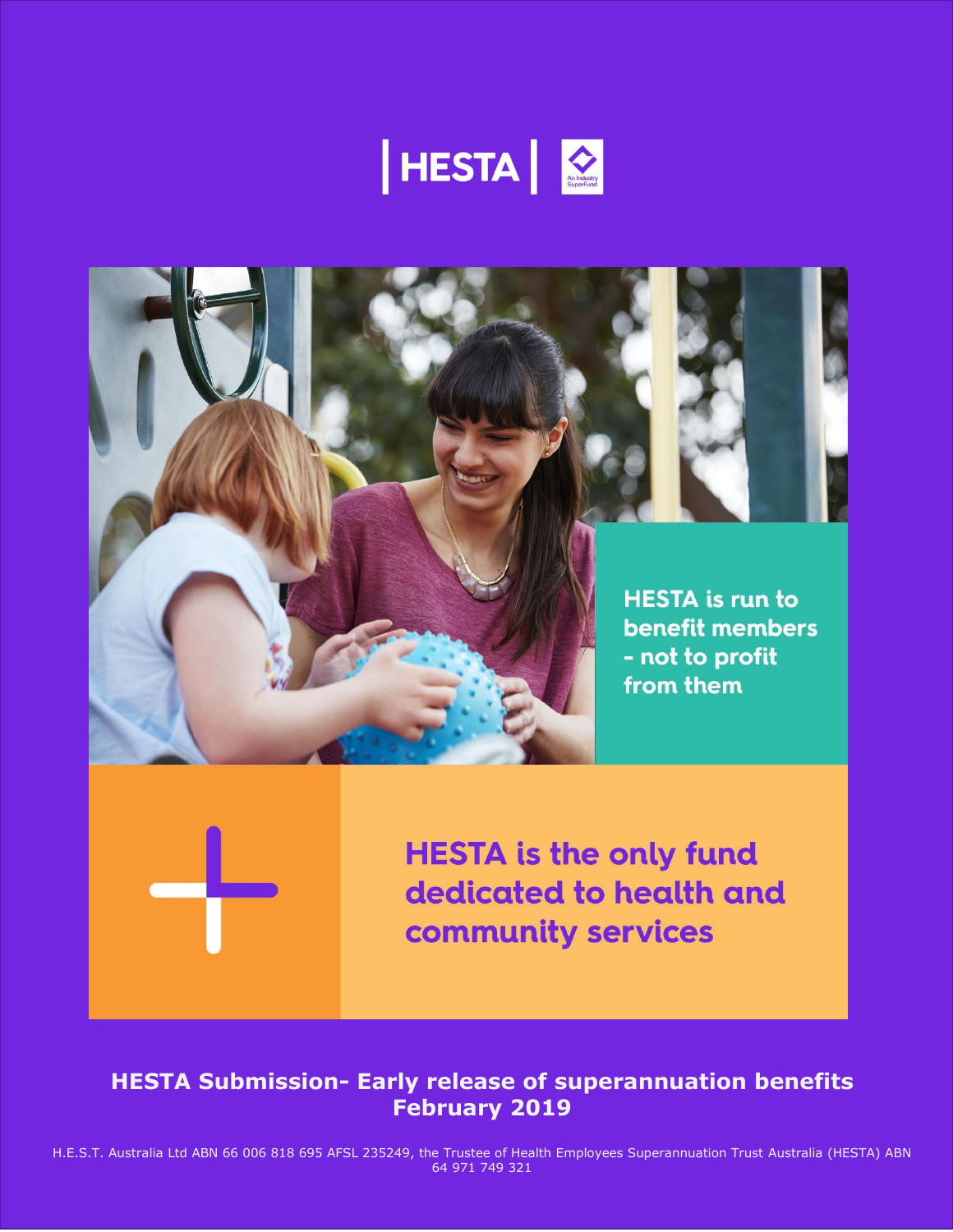

## *Review of Early Release of Superannuation Benefits – February 2019*

HESTA welcomes the opportunity to provide some brief comments on the *Early Release of Superannuation Benefits* consultation paper released by Treasury in November 2018.

HESTA's purpose is to make a real difference to the financial future of every member and we strive to be a gutsy advocate driving meaningful change for generations to come.

Superannuation should be a long term savings vehicle to help fund a dignified retirement. It should not be used as a proxy for social security and other assistance and should not be viewed by governments as the solution to social, structural or systemic problems in society.

Early access to superannuation before retirement should only occur in limited circumstances. HESTA acknowledges this is a difficult area of policy given the inherent trade-off between genuine immediate need and long-term needs.

To promote consistency, equity and integrity of the system, the conditions of release should be clearly defined and consistently applied across all funds and all applicants.

We have confined our comments to:

- *DRAFT PROPOSAL 7 – FAMILY AND DOMESTIC VIOLENCE*
- *DRAFT PROPOSAL 11 – SEVERE FINANCIAL HARDSHIP TEST; and*
- *DRAFT PROPOSAL 12 – ADMINISTRATION OF SEVERE FINANCIAL HARDSHIP.*

We are pleased to note that a number of recommendations from HESTA's February 2018 submission<sup>1</sup> regarding early release have been adopted as draft proposals in the consultation paper.

We welcome the opportunity to discuss our submission further. Should you have any queries please contact James Bennett, Social Impact Specialist on (03) 8665 9217 [jbennett@hesta.com.au](mailto:jbennett@hesta.com.au)

ı

<sup>1</sup> <https://treasury.gov.au/consultation/c2017-t246586/>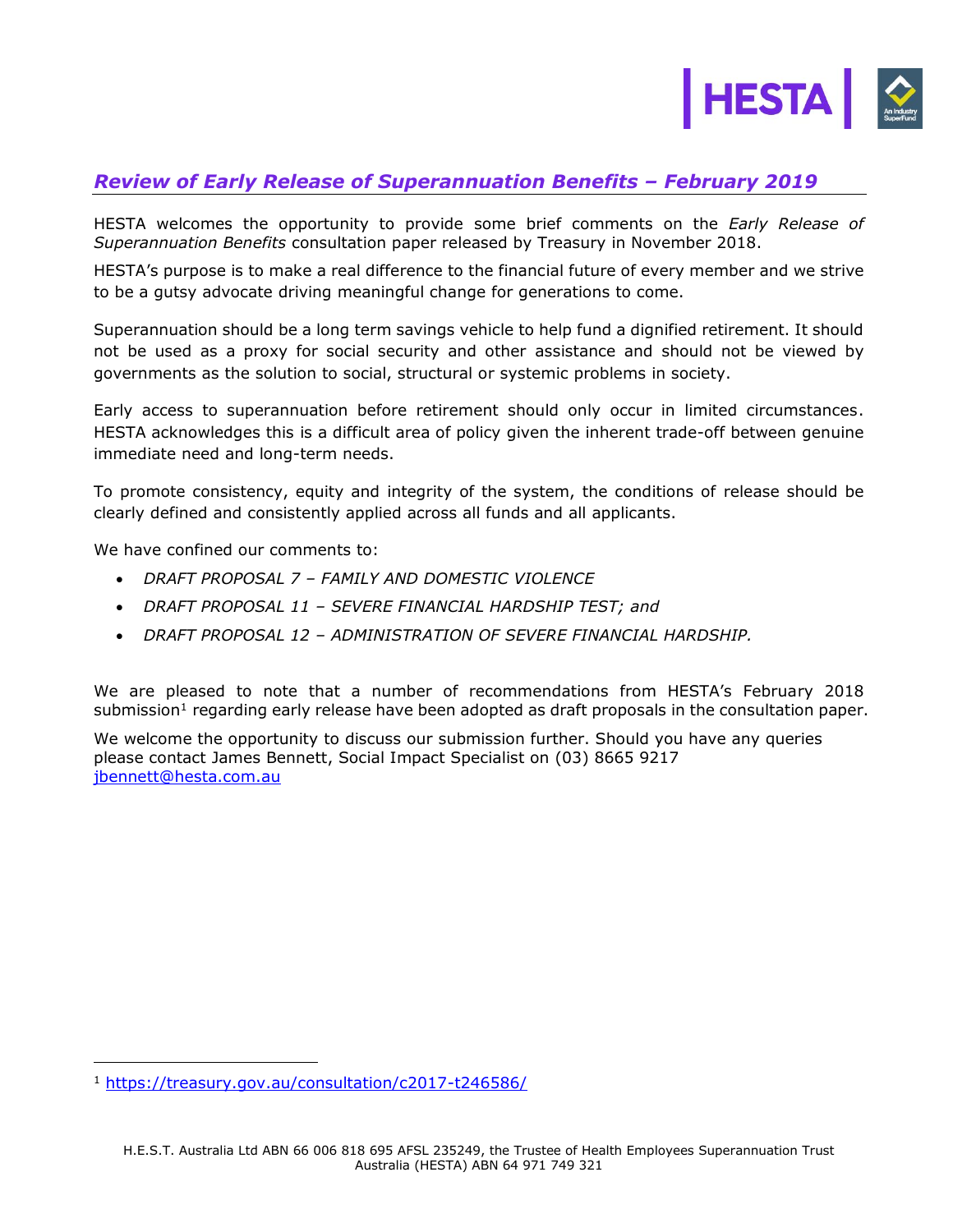## *HESTA experience of early release*

We note that early release has been increasing (as shown below).





|      | <b>Compassionate Grounds</b> | <b>Financial Hardship</b> | <b>Grand Total</b> |
|------|------------------------------|---------------------------|--------------------|
| 2013 |                              | 2,980                     | 2,980              |
| 2014 |                              | 3,496                     | 3,496              |
|      |                              | ▲ 17%                     | ▲ 17%              |
| 2017 | 1,656                        | 5,241                     | 6,897              |
|      | ▲ 26%                        | ▲ 46%                     | ▲ 41%              |
| 2018 | 2,096                        | 5,804                     | 7,900              |
|      | ▲ 27%                        | ▲ 11%                     | A 15%              |





These figures are compounded by members who rollover to HESTA from funds who currently don't offer early release and then access HESTA's early release processes shortly after. This creates unnecessary churn in the industry and the costs incurred are distributed across our membership base. When this cost is borne by our members simply because another fund has chosen to opt out of the service it becomes a matter of fairness. It should not be the choice of individual funds as to whether they allow early access.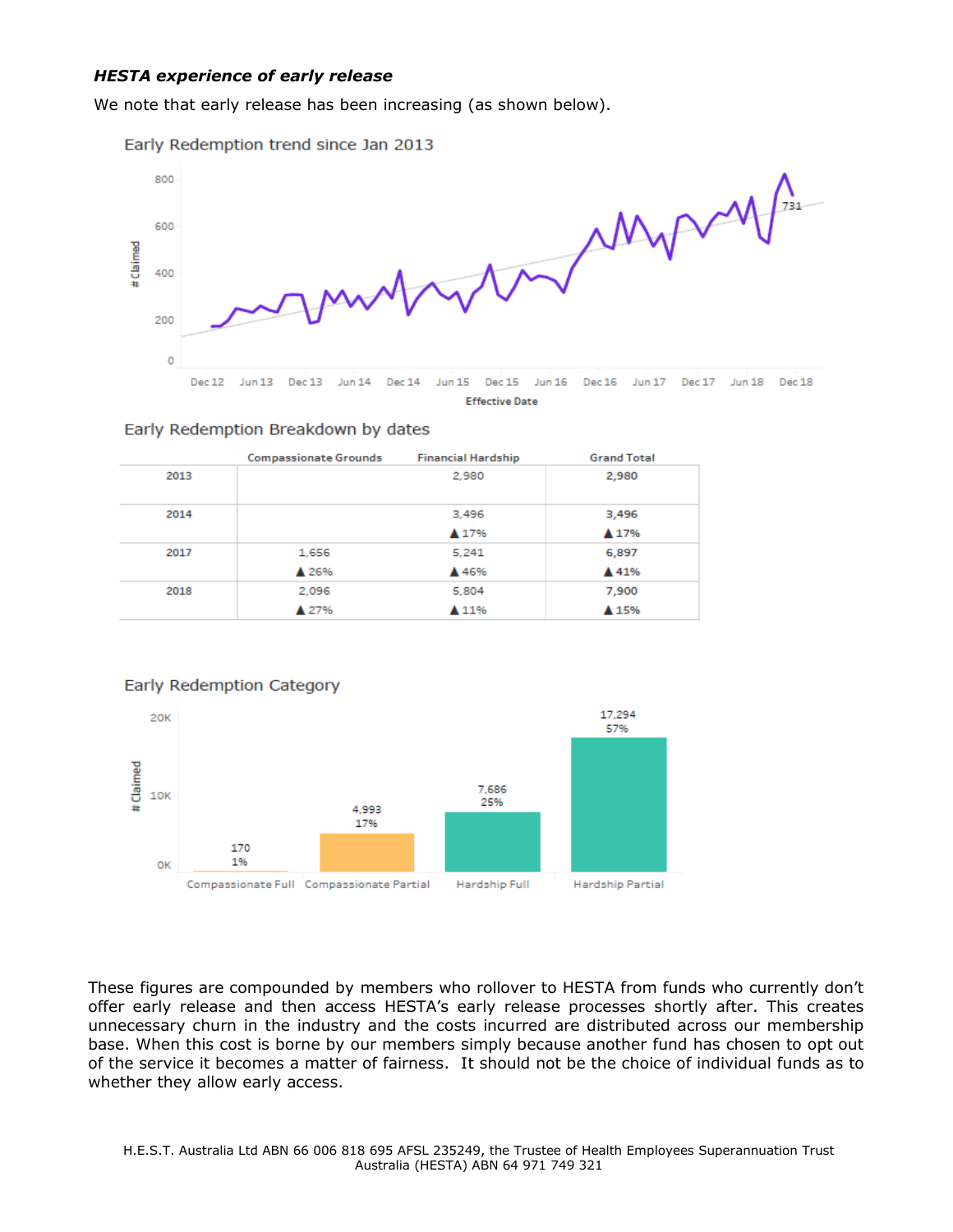### *DRAFT PROPOSAL 7 – FAMILY AND DOMESTIC VIOLENCE*

*Add a new compassionate ground of release for victims of family and domestic violence by permitting multiple releases over a 24 month period, per person, up to a \$10,000 cashing restriction, subject to judicial evidence or two pieces of specific non-judicial evidence confirming the individual is a victim of family and domestic violence.*

As a fundamental principle governments should adopt a coordinated approach to addressing the root causes of family violence and prevent it from occurring in the first place. Governments should also provide adequate services to ensure victims are supported.

HESTA supports the proposed amendment to allow early release of superannuation on compassionate grounds to include domestic and family violence and we note this was a recommendation in our previous submission. However, HESTA also strongly supports the community sector's calls for better funding to be provided to support women facing family violence.

The proposed proof required to support a claim appear reasonable and could be provided by an appropriate medical professional, police or recognised social or community sector worker attesting to the existence of family violence.

The release of money should be in the context of appropriate support and consideration be given to not creating additional administrative burdens on already stretched frontline family violence and legal service providers. This is why HESTA strongly supports ongoing consultation with the community sector on implementation.

Unfortunately, the 2016 Senate Inquiry report *A husband is not a retirement plan* noted that women usually retire with approximately half the retirement savings of men.<sup>2</sup> Given this substantial gap in retirement balances the consequences of a woman accessing her superannuation early can significantly reduce retirement adequacy.

HESTA accepts that early access for victims of family violence is justified as an immediate measure; however, in the longer term victims should not have to sacrifice their retirement due to the actions of the perpetrator. HESTA encourages exploration of the option for superannuation accessed by the victim to later be recovered from the perpetrator's super account.

By ensuring the money stays preserved for the victim's retirement, the role of the taxpayer is protected as the victim is less likely to rely on public funding schemes during retirement.

*HESTA supports Draft Proposal 7 and recommends further exploration as to how victims of family and domestic violence can recoup losses from early release they are forced to incur due to a violent crime.* 

ı

<sup>2</sup> Senate Economics References Committee (2016). *'A husband is not a retirement plan' Achieving economic security for women in retirement*. p.9.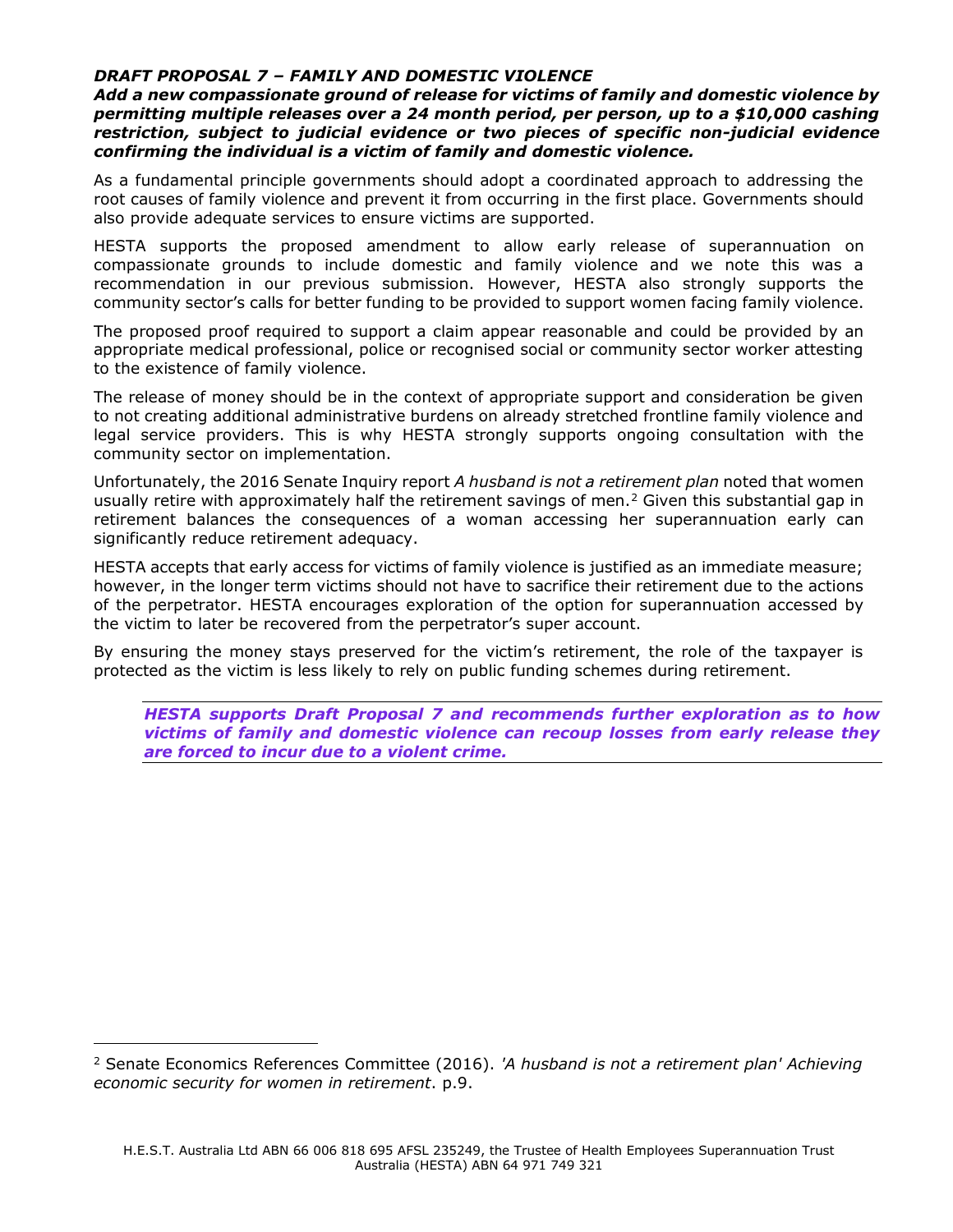## *DRAFT PROPOSAL 11 – SEVERE FINANCIAL HARDSHIP TEST Amend the severe financial hardship ground by:*

## *- expanding the Commonwealth income support payment test to a cumulative period of 26 weeks out of 40 weeks;*

HESTA has previously recommended that the 26-weeks of continuous eligible Commonwealth income support payments be changed in light of the growing number of people working in casual and/or unstable work arrangements that may mean they are still experiencing severe financial hardship

In the health and community services sector the "gig" economy is growing and jobs may be ad hoc, unreliable and unstable. Taking a small job on an ad hoc basis is unlikely to relieve severe financial hardship but does represent an interruption to Commonwealth income support payments. The current test represents a very high barrier and potentially does not meet the spirit of the principles of early release.

*HESTA supports Draft Proposal 11 to expand the Commonwealth income support payment test to a cumulative period of 26 weeks out of 40 weeks.*

## *DRAFT PROPOSAL 12 – ADMINISTRATION OF SEVERE FINANCIAL HARDSHIP Transfer the administration function of the severe financial hardship ground to the Australian Taxation Office (ATO), consistent with the transfer of the compassionate grounds function to the ATO.*

HESTA supports this proposal and encourages a consistent approach to the processing of all early release claims both for a better member experience and to ensure that members are not unnecessarily churned from funds who, use the trustee discretion, not to offer an early release service.

Members can suffer under the current regime with potentially different business rules, processes and evidentiary requirements applying to applicants. HESTA and other funds are also aware of examples where members switch funds specifically to access early release on the grounds of severe financial hardship. This adds unnecessary costs across the system.

The opportunities of a consolidated approach to early release go beyond the processing consistencies. Of the many thousands of HESTA members experiencing financial distress, only around 70% meet the high barriers to successfully have super released early. Further consideration will need to be given to the role of the ATO to assist those members who continue to face distress.

HESTA is pioneering a number of partnerships with referral agencies to help members find financial resilience. We were the first superannuation fund to enact a Financial Inclusion Action Plan and have outlined our commitment to member's financial resilience.

*HESTA supports Draft Proposal 12 that the ATO be provided with the authority to determine financial hardship applications as well as compassionate grounds. In addition all superannuation funds should be required to allow early release of preserved money.<sup>3</sup>*

ı

<sup>&</sup>lt;sup>3</sup> As recommended in HESTA's submission in February 2018.